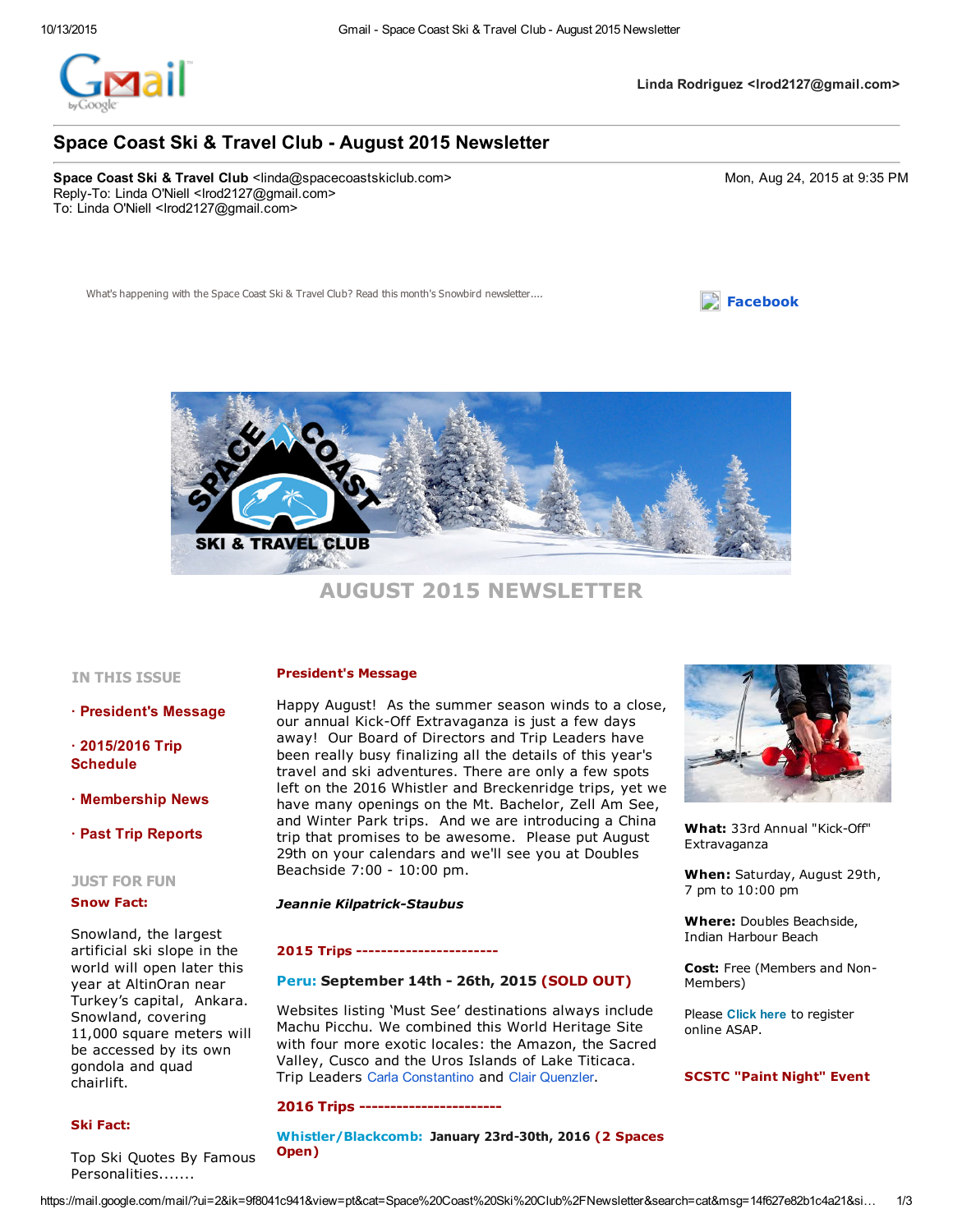"FOR ME, PERSONALLY, SKIING HOLDS EVERYTHING. I USED TO RACE CARS, BUT SKIING IS A STEP BEYOND THAT. IT REMOVES THE MACHINERY AND PUTS YOU ONE STEP CLOSER TO THE ELEMENTS. AND IT'S A COMPLETE PHYSICAL EXPRESSION OF FREEDOM."

ROBERT REDFORD

MEMBER INFO

#### Membership News



Space Coast Ski & Travel Club PO Box 372633 Satellite Beach, FL 32937

## [JOIN](http://www.spacecoastskiclub.com/EmailTracker/LinkTracker.ashx?linkAndRecipientCode=UeTcUgoE0WkPmNiCwc%2fbuPPD%2fix5xwU0fNvzKNg7eacPtAOeF9Xmw2Eva%2fAQaqK9k2O9UsHyHxUU8wDxb1RL4ZGgGCWHhiyo3ZsbsZJaG%2fc%3d) US

Not a member yet? Click the JOIN US button above to complete the membership application online or to download the application.

- Individual Membership-\$30 annually
- Family Membership-\$50 annually

10/13/2015 **10/13/2015 10/2016 6. Coxec Coast Ski & Travel Club - August 2015 Newsletter** 

The 27th annual SKI Magazine Reader's Poll named Whistler the No. 1 overall best ski resort in North [America.](mailto:Jeannie@SpaceCoastSkiClub.com) Contact Trip Leaders Jeannie Kilpatrick-Staubus and Brice Crossley for details.

## Breckenridge, Colorado: January 31st - February 6th, 2016 (1 Male Roommate Needed)

Located at the heart of Breckenridge Ski Resort, the Mountain Thunder is a beautifully decorated resort with an elegant but rustic feel, close to boutique shops and award winning restaurants along Main Street in the historic downtown area. Contact Trip Leader Pam Kaercher to reserve your space today.

## Mt. [Bachelor,](http://www.spacecoastskiclub.com/EmailTracker/LinkTracker.ashx?linkAndRecipientCode=lZMRzEJgm3ruSQuNh%2bdnjv196OdShHy47gw6VZNJEUY8ZhcmZbEMnQEJMtKUfiYQvaGrJkSAWJb6mf%2bjDCovAX0aOlkkoyW%2brVhWXUC8kXs%3d) Oregon: February 20th-27th, 2016

Our club will be joining Orlando Ski Club for this fantastic FSC trip! Contact Assistant Trip Leader Carla Constantino for details today before this trip sells out!

## Winter Park, [Colorado:](http://www.spacecoastskiclub.com/EmailTracker/LinkTracker.ashx?linkAndRecipientCode=3R%2fxQKZe%2b6bOtAIDSQ28V49yAlthHmCBxSStipDjhYEpTTnEQ3XF0DJQ%2bPPr%2fso92vkCHcj6iyL8CshZX6v80fqt5evRKvYEMYuhr2sucQs%3d) March 20th-26th, 2016

Spring Break get-away to one of the premier alpine locations in Colorado. Winter Park offers 3, 081 total skiable acres, 327 inches of average annual snowfall, 143 designated trails and 1,212 acres of off-piste terrain, including Vasquez Cirque and glade skiing. The main mountain, which was designed for intermediates and beginners, is interconnected with its sister mountain, Mary Jane, home to one of the most challenging expert runs.

### Cost:

\$1,525 (Cash Price) per person, 2 BR/2 BA Condo, quad occupancy.

\$1,732 (Cash Price) per person, 1 BR/1BA Condo

Contact Trip Leader Jeff Koss for details and to reserve your spot!

## [China:](http://www.spacecoastskiclub.com/EmailTracker/LinkTracker.ashx?linkAndRecipientCode=tG1u4nfrJ%2bE8pdQV%2fXBkHILng%2bpKSCcpRbUxuR%2fL0lZ9R78zA0NuUtE7WFRIeyz7oHU%2bZ7%2bM%2fYiRmCL5ZgZjrNlRjPMvYrbmxNt8aF1e1G8%3d) September 12-26th, 2016

Final touches are being put on an Asian adventure for Fall 2016. Exact itinerary and price will be revealed at the kick-off party August 29th. If you have your deposit in, you are set. If you want to consider this trip, show up and talk to us or contact Trip Leaders Carla Constantino and Clair Quenzler, for details today before this trip sells out!

## Past Trip Reports

[Interested](http://www.spacecoastskiclub.com/EmailTracker/LinkTracker.ashx?linkAndRecipientCode=McpQzpQ%2bQ2IiKHm%2bIm1Hxc6ynDuaX3FQ1BaFk5eb3V%2fSlLEPaM%2f1WW5BppzgrSmxsqOnnV1nd4u3YCGlIFUpmBLkdRuLojq%2fhhfxuhPff14%3d) in reading about our trips? Go to our Trip Reports page to check them all out. The following reports are now available on our website along with all the great photos:



Turnberry Isle Spa Trip: [Click](http://www.spacecoastskiclub.com/EmailTracker/LinkTracker.ashx?linkAndRecipientCode=E636txstdiSufyCZrZ7KDeHkR75teyBmcQRaa9La5QmNvwmIPm9o4wSdlMj25aGbaREBQm6MhGbtKMbTI8MYZYmB164Z2AmI%2fh3NKTBWqwA%3d) here to read about some of the highlights and to see some great photos from this ladies trip.



Fourteen members and friends enjoyed a fun evening sipping wine, eating, and painting their very own sunrise masterpiece! There was a lot of laughter and funny comments as they blindly followed the Artist's instructions. Many expressed interest in doing this again so we will look into another paint night event. Check out the photos on our [website](http://www.spacecoastskiclub.com/EmailTracker/LinkTracker.ashx?linkAndRecipientCode=xYU%2by9Jsp9YDPYXaTZEow1Tu7opekgUVwBtlakekFwXmhDXpAGouFY6Yxbcg8uFQJnRQWK%2f461Jbvn%2fG5JLzsQt45aTuPLwIHw%2bG%2bF6frc0%3d) and let us know if you're interested in attending one in the future.



If you haven't yet, please "Like" our Facebook page!

## Trip and Event Photos

Want to look through all of the great photos from our trips and events, just visit the **[Photos](http://www.spacecoastskiclub.com/EmailTracker/LinkTracker.ashx?linkAndRecipientCode=RL%2bRCbzsHndNtk6dPhvYQU1eDvUKbCUmnXNWlIwojKfoPZpSGoH3i%2fsTXXk7PlxDL%2brHlVUvmxMvERTCFY4CA%2bwnVibagYbcT23WU7Dyi08%3d)** page. Photo albums from all trips are available!